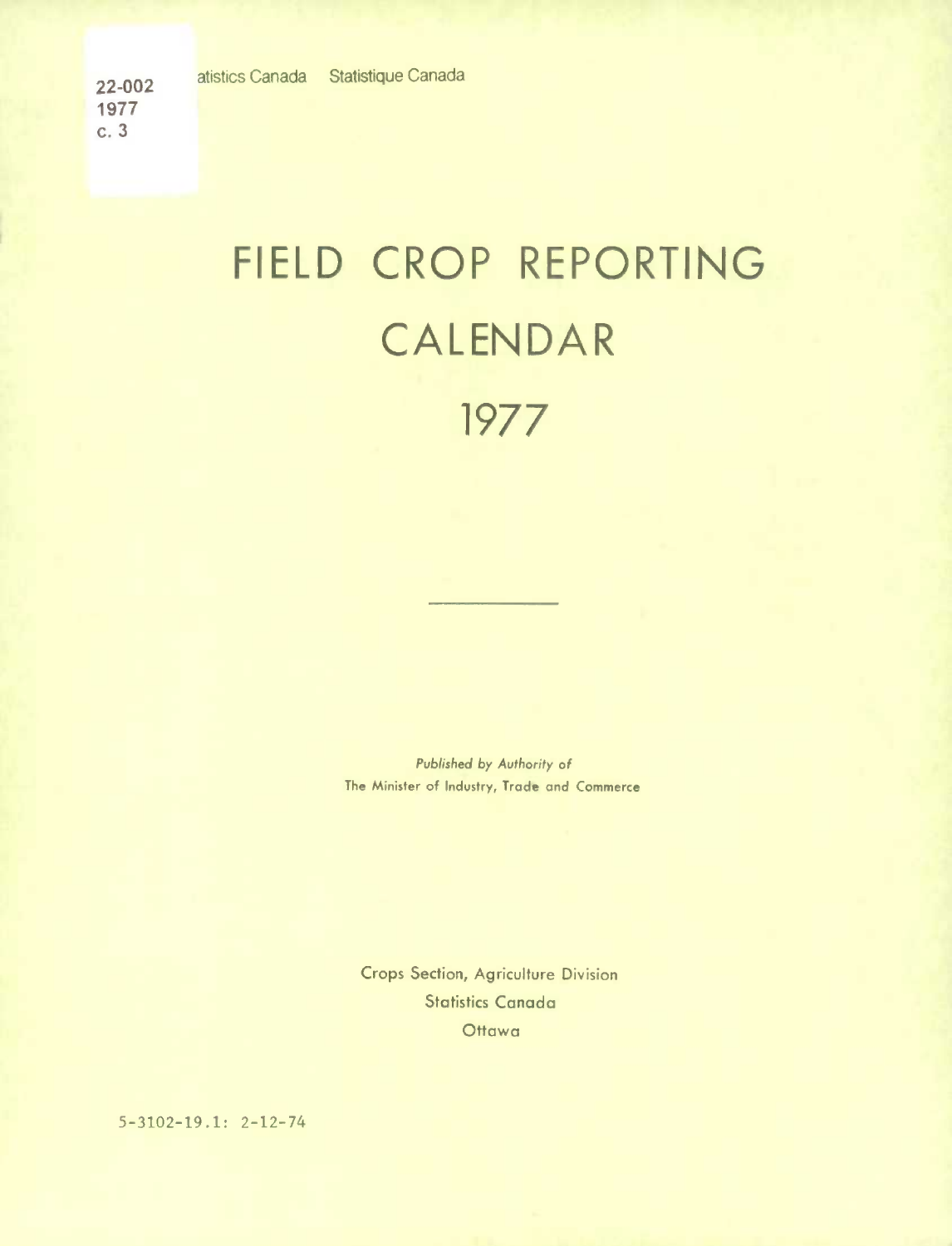## **FIELD CROP REPC**

Note: The dates of issue and subject matter of regularly scheduled field crop reports to be released by the Agriculture Division of Statistics Canada during 1977 are listed below. All reports are issued at 3 p.m. E.S.T. or E.D.S.T. when in force.

| No.                      | Date         | Day              | Title                                                                                                                                                       |  |
|--------------------------|--------------|------------------|-------------------------------------------------------------------------------------------------------------------------------------------------------------|--|
|                          | 1977         |                  |                                                                                                                                                             |  |
| $\mathbf{1}$             | January 21   | Friday           | Summerfallow and Stubble, Acreage and Yield of Specified Crops,<br>Prairie Provinces.                                                                       |  |
| $\overline{c}$           | April 1      | Friday           | Intended Acreage of Principal Field Crops.                                                                                                                  |  |
| $\overline{3}$           | April 22     | Friday           | Stocks of Grain at March 31.                                                                                                                                |  |
| 4                        | May $12$     | Thursday         | Telegraphic Crop Report - Canada.                                                                                                                           |  |
| $\overline{5}$           | May 19       | Thursday         | Telegraphic Crop Report - Prairie Provinces.                                                                                                                |  |
| 6                        | June 2       | Thursday         | Telegraphic Crop Report - Canada.                                                                                                                           |  |
| $\overline{\phantom{a}}$ | June 9       | Thursday         | Telegraphic Crop Report - Prairie Provinces.                                                                                                                |  |
| 8                        | June $17$    | Friday           | June Intended Acreages and Progress of Seeding; Winterkilling<br>and Spring Condition of Winter Wheat, Fall Rye, Tame Hay and<br>Pasture; Rates of Seeding. |  |
| 9                        | July 7       | Thursday         | Telegraphic Crop Report - Canada.                                                                                                                           |  |
| 10                       | July 14      | Thursday         | Telegraphic Crop Report - Prairie Provinces.                                                                                                                |  |
| 11                       | July 28      | Thursday         | Telegraphic Crop Report - Canada.                                                                                                                           |  |
| 12                       | August 11    | Thursday         | Telegraphic Crop Report - Prairie Provinces.                                                                                                                |  |
| 13                       | August 19    | Friday           | Stocks of Grain at July 31.                                                                                                                                 |  |
| 14                       | August 25    | Thursday         | Telegraphic Crop Report - Canada.                                                                                                                           |  |
| 15                       | September 2  | Friday           | Preliminary Estimate of Crop and Summerfallow Acreages.                                                                                                     |  |
| 16                       | September 9  | Friday           | August Forecast of Production of Principal Field Crops.                                                                                                     |  |
| 17                       | September 15 | Thursday         | Telegraphic Crop Report - Prairie Provinces.                                                                                                                |  |
| 18                       | September 22 | Thursday         | Telegraphic Crop Report - Canada.                                                                                                                           |  |
| 19                       | October 7    | Friday           | September Forecast of Production of Principal Field Crops.                                                                                                  |  |
| 20                       | November     | (Date uncertain) | November Estimate of Production of Principal Field Crops,<br>Area and Condition of Fall-Sown Crops; Progress of Harvesting<br>in the Prairie Provinces.     |  |

5-3102-19.1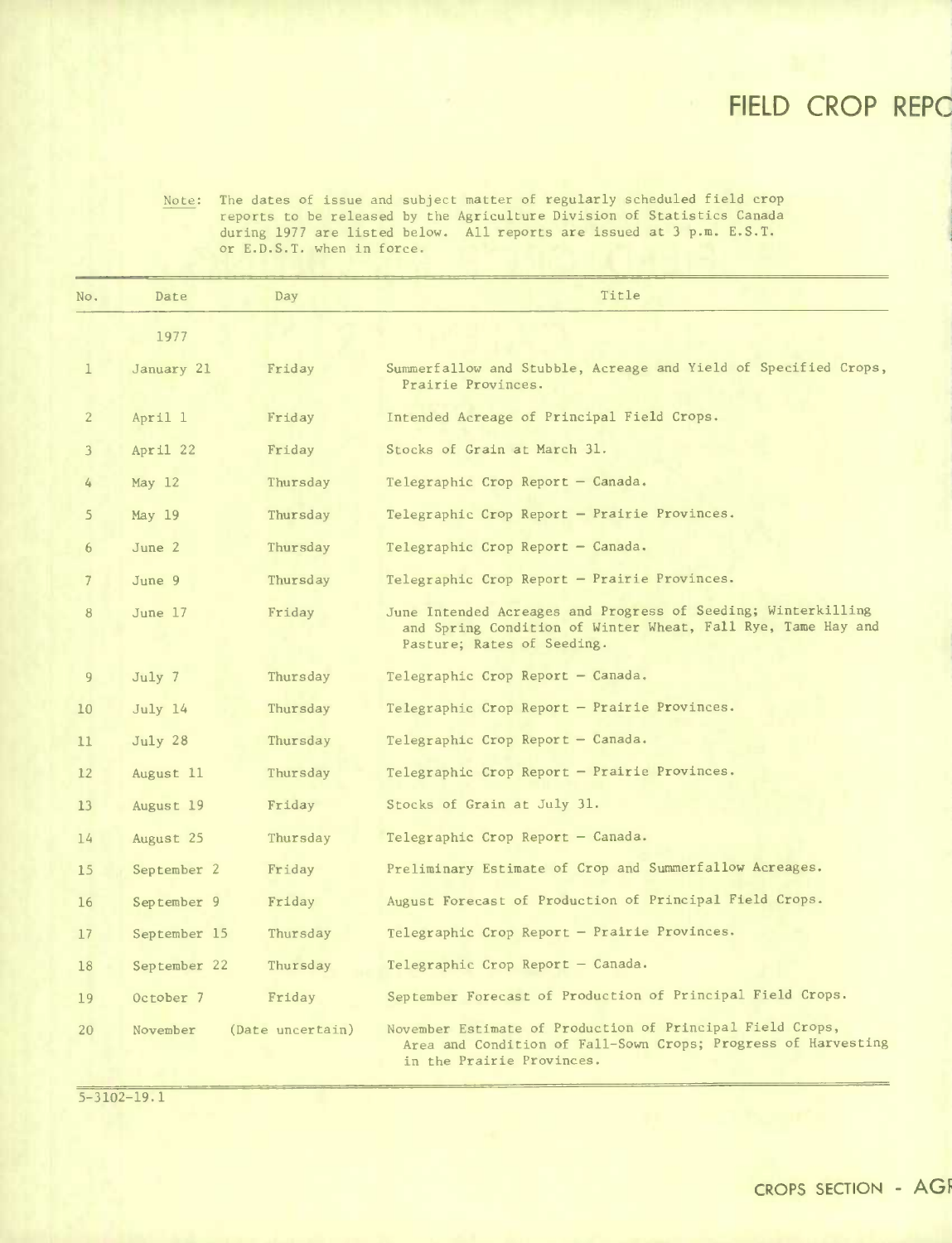RTING CALENDAR

| 1977                                                                                                                                                                                                                                       |                                                                                                                                                                                                                                                               |                                                                                                                                                                                                                               |  |  |  |
|--------------------------------------------------------------------------------------------------------------------------------------------------------------------------------------------------------------------------------------------|---------------------------------------------------------------------------------------------------------------------------------------------------------------------------------------------------------------------------------------------------------------|-------------------------------------------------------------------------------------------------------------------------------------------------------------------------------------------------------------------------------|--|--|--|
| <b>January</b>                                                                                                                                                                                                                             | <b>February</b>                                                                                                                                                                                                                                               | <b>March</b>                                                                                                                                                                                                                  |  |  |  |
| M<br>S.<br>W<br>Τ<br>T<br>F<br>S<br>3<br>$\overline{2}$<br>5<br>6<br>8<br>$\overline{4}$<br>7 <sup>1</sup><br>9 10 11 12 13 14 15<br>16 17 18 19 20 21 22<br>$\frac{23}{30}$ $\frac{24}{31}$ 25 26 27 28 29                                | S<br>M<br>W<br>F<br>$\mathbf S$<br>Τ<br>T<br>$\overline{2}$<br>$\mathbf 1$<br>3 <sup>5</sup><br>$\overline{4}$<br>$\sqrt{5}$<br>9<br>$\overline{7}$<br>8<br>6<br>10<br>11<br>12<br>13 14 15 16 17 18 19<br>20 21 22 23 24 25 26<br>27 28                      | $\mathsf S$<br>M<br>W<br>T<br>T<br>F<br>${\mathbf S}$<br>$\overline{2}$<br>3<br>1<br>$\overline{4}$<br>5<br>8<br>9<br>6<br>10<br>$\overline{7}$<br>11<br>12<br>13 14 15 16 17 18 19<br>20 21 22 23 24 25 26<br>27 28 29 30 31 |  |  |  |
| <b>April</b>                                                                                                                                                                                                                               | <b>May</b>                                                                                                                                                                                                                                                    | <b>June</b>                                                                                                                                                                                                                   |  |  |  |
| S -<br>M<br>T<br>W<br>F<br>S<br>$\top$<br>$\overline{2}$<br>$\overline{8}$<br>$3\quad 4$<br>5<br>9<br>6<br>7 <sup>1</sup><br>10 11 12 13 14 15 16<br>17 18 19 20 21 22 23<br>24 25 26 27 28 29 30                                          | $\mathbf S$<br>M<br>$\top$<br>S<br>${\sf W}$<br>$\mathsf F$<br>$\top$<br>$\overline{2}$<br>3<br>$\mathbf{1}$<br>$\overline{4}$<br>5<br>6<br>$\overline{7}$<br>8<br>9<br>10<br>12 13 14<br>11<br>15 16 17 18 19 20 21<br>22 23 24 25 26 27 28<br>29 30 31      | S<br>M<br>T<br>W<br>F<br>S<br>T<br>$\overline{4}$<br> 2 <br>3<br>1<br>5 6 7<br>8<br>910<br>11<br>12 13 14 15 16 17 18<br>19 20 21 22 23 24 25<br>26 27 28 29 30                                                               |  |  |  |
| July                                                                                                                                                                                                                                       | <b>August</b>                                                                                                                                                                                                                                                 | <b>September</b>                                                                                                                                                                                                              |  |  |  |
| S.<br>M<br>T<br>W<br>F<br>S<br>T<br>$\overline{2}$<br>1<br>3<br>9<br>8<br>$\overline{5}$<br>4<br>6<br>$\vert 7 \vert$<br>$^{24}$ <sub>31</sub> 25 26 27 28 29 30 28 29 30 31                                                               | S.<br>M<br>$\top$<br>W<br>F<br>$\mathbf S$<br>$\top$<br>$\overline{2}$<br>3<br>$\mathbf{1}$<br>$\overline{4}$<br>6<br>5<br>9<br>$78$<br>10 11 12<br>13 <sup>°</sup><br>10 11 12 13 14 15 16 14 15 16 17 18 19 20<br>17 18 19 20 21 22 23 21 22 23 24 25 26 27 | S<br>M<br>W<br>Τ<br>T<br>F<br>S<br> 2 <br>3<br>4 5 6<br>8<br>$\overline{7}$<br>10<br>191<br>11 12 13 14 15 16 17<br>18 19 20 21 22 23 24<br>25 26 27 28 29 30                                                                 |  |  |  |
| <b>October</b>                                                                                                                                                                                                                             | <b>November</b>                                                                                                                                                                                                                                               | <b>December</b>                                                                                                                                                                                                               |  |  |  |
| S M<br>T W T F<br>${\mathsf S}$<br>1<br>2 3 4 5 6<br>8<br>$\blacksquare$<br>9 10 11 12 13 14 15<br>16 17 18 19 20 21 22<br>$\begin{array}{ c c c c c c }\hline ^{23} & _{24} & _{25} & _{26} & _{27} & _{28} & _{29} \ \hline \end{array}$ | S M<br>$\top$<br>W<br>T F S<br>2 3 4 5<br>1<br>6 7 8 9 10 11 12<br>13 14 15 16 17 18 19<br>20 21 22 23 24 25 26<br>27 28 29 30                                                                                                                                | M T W<br>S<br>$\top$<br>F<br>S.<br>$\overline{2}$<br>3<br>9<br>4 5 6<br>8<br>$\overline{7}$<br>10<br>11 12 13 14 15 16 17<br>18 19 20 21 22 23 24<br>25 26 27 28 29 30 31                                                     |  |  |  |

ICULTURE DIVISION